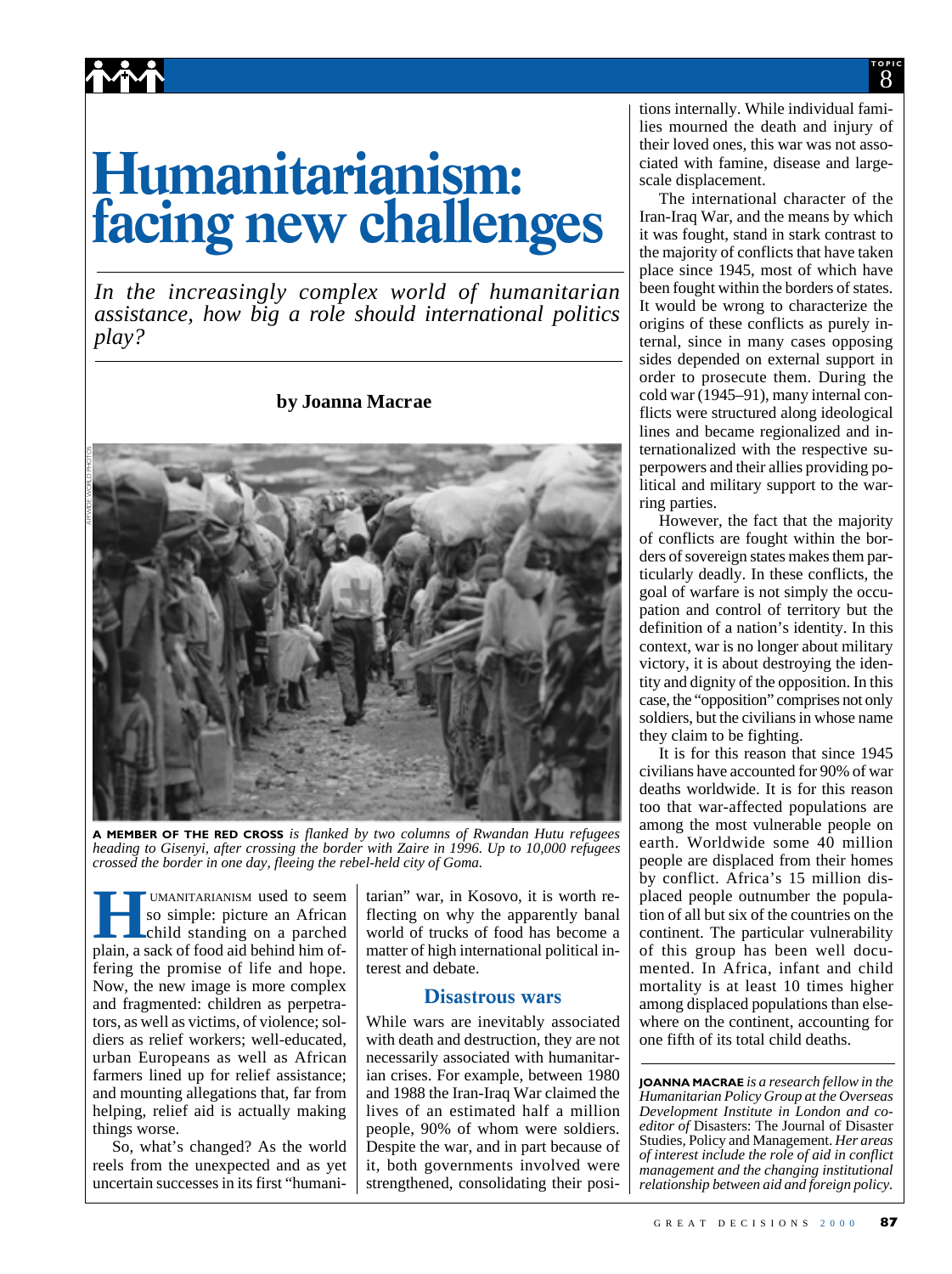

**TOPIC**

An important characteristic of contemporary conflicts is that they have been fought in extremely poor countries. Even without the particular effects of conflict, populations in these countries are already at the margins of survival, often living on less than one dollar a day and subject to the vagaries of the weather and international commodity prices in order to secure their livelihoods. These are the world's most deprived populations in terms of access to basic services such as water, health and education. This is the case not only in Africa and parts of Asia, but, for example, in parts of the former Eastern bloc, where survival rates have diminished for many sections of the population since the early 1980s.

This structural vulnerability to disaster has deep roots. Many Third World countries saw a significant downturn in their fortunes during the 1970s, as the effects of recession in the West rippled around the globe. By 1982, the Third World's share of global trade had dropped by 2%, while in Africa, terms of trade of low-income African countries fell by nearly 14% between 1979 and 1982. While trade revenues were falling, monetarist policies, reinforced by the major international development agencies such as the World Bank, reduced international financial liquidity, increasing interest rates significantly. Throughout the 1980s the debt burden continued to expand. Public debt in Africa alone increased from U.S.\$5.2 billion in 1970 to U.S.\$151 billion in 1991. At the same time, the high price of oil forced these countries to devote

an increasingly large share of declining national income to the purchase of oil and oil-related products, including fertilizers.

Against this background, a mounting crisis in the world food supply occurred during the 1970s and 1980s, and in particular, a growing dependence of the Third World on the West to meet the gaps in food supply. Between 1949 and 1951, 12 million metric tons of grain were imported by developing countries. In 1972, 36 million metric tons were imported. This food gap continued to grow throughout the 1980s. In 25 of the 36 developing countries for which data are available, food production declined significantly in the period from 1980 to 1992. During this time, food-aid imports increased from 1.6 million to 4.2 million metric tons annually.

This economic crisis was reflected in the political domain. As the ability of Third World states to sustain themselves declined and they were unable to provide access to basic goods and services or social and economic security, so reliance on coercive methods of government increased. In 1960, 26 of the developing states that were then independent were under some form of military control. By 1982 this number had reached 52, and by 1992 it was up to 61. In this context, it is unsurprising that persistent and violent challenges to the state emerged throughout the Third World.

Thus, Third World conflict can be understood not only as a *cause* of poverty and suffering among civilian populations, but also as *symptomatic* of the vulnerability of these political economies. This vulnerability is to a degree economic, but it is primarily political, reflecting a crisis of governance and public institutions. It is for this reason that conflict-related emergencies are differentiated from natural disasters by calling them "complex *political* emergencies," denoting the primarily political character of these disasters.

The tactics of modern warfare can push populations from a position of chronic poverty to disaster. The deliberate destruction of livelihoods—the burning of crops and discriminatory employment practices—means that populations lack the ability to produce and to buy food and other necessities. Prices of basic goods, including food, usually escalate rapidly as supplies are reduced and as military, commercial and political forces manipulate markets, deliberately restricting the flow of goods, particularly into besieged towns. Although such tactics disempower and demoralize the enemy, they also allow some to profit from the parallel market.

In this context, people's options narrow quickly. Unable to produce or procure adequate food through their usual means, many people are forced to sell their remaining assets and/or to move in search of security and other means of securing a livelihood. As the successive conflicts in the former Yugoslavia have shown, forcible displacement of civilian populations through the use of direct violence and by making their lives and livelihoods untenable because of discrimination is part of a process of political and social engineering. It is about one section of the population redrawing political maps, and about seizing the assets (such as land and housing) of another. Thus, the humanitarian crises associated with wars from Afghanistan to Zaire have not just been unfortunate but unintended by-products of conflict they have been its goal.

Survivors of the famine in Biafra will testify that there is little that is new in these strategies. (Biafra was the part of Nigeria that declared its independence in 1967. Starvation and disease resulted when Nigerian forces surrounded it and cut off supplies. Biafra ceased to exist in 1970.) What has changed significantly over the last three decades has been the international response to these war-induced humanitarian crises.

#### **Relief during the cold war**

Given that the tactics of internal warfare are designed to kill civilians or to force them to abandon their livelihoods and their homes, it is unsurprising that those who try to prevent or mitigate the effects of these strategies are undertaking a very difficult and highly political role. One commentator aptly described the intercession of relief agencies in war as "…akin to spectators in a stadium running down onto the field while a football game is in progress so as to reduce the incidence and severity of the tackling."

During the cold war, the ability and willingness of international actors to watch and intervene in the deadly "game" of war was limited. Efforts to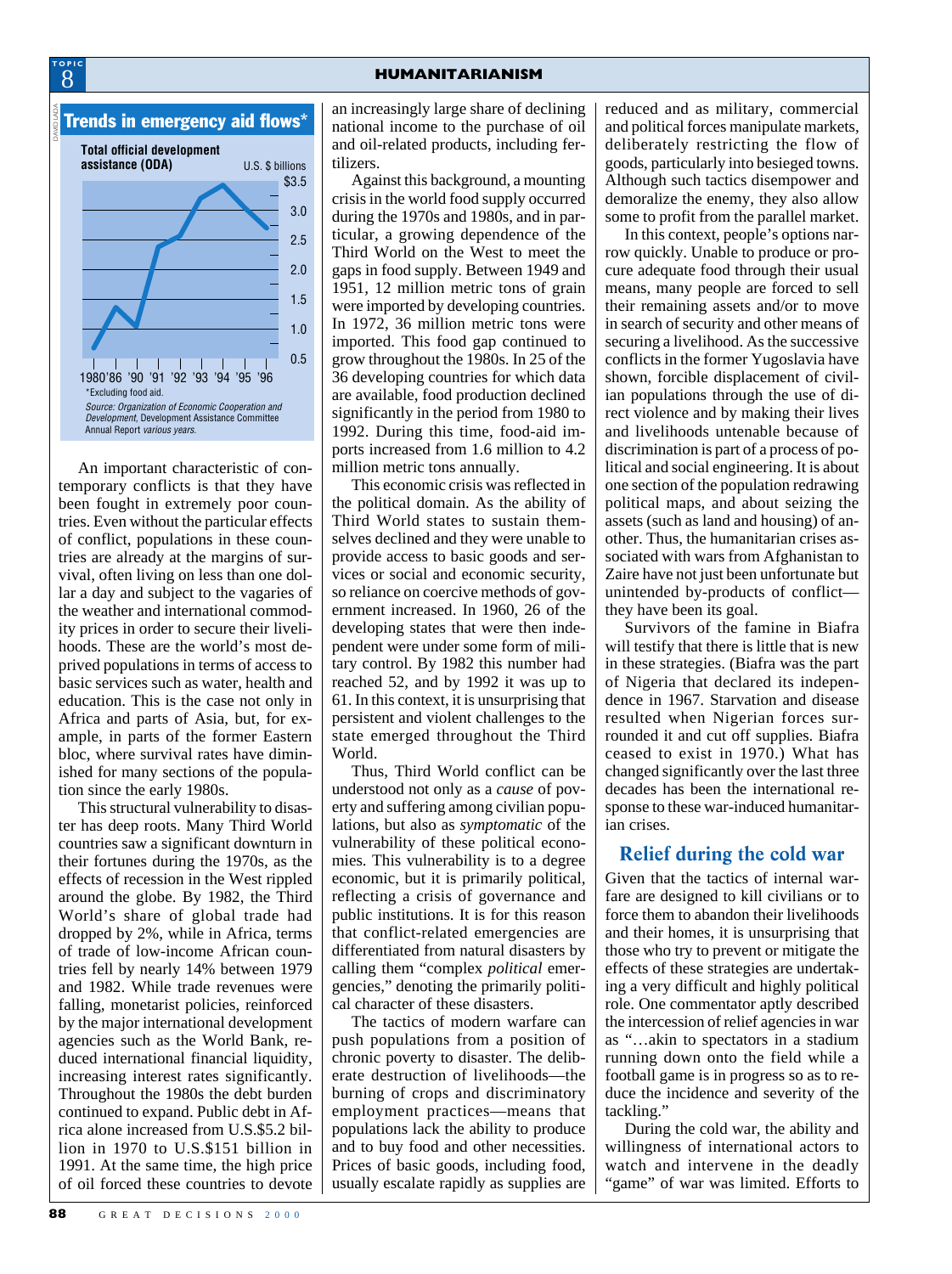provide its victims with humanitarian relief were confined by the boundaries of sovereignty. In the context of the superpower stand-off there was absolute respect for the principle of negative sovereignty, in other words, an agreement by states not to intervene in the internal affairs of others. Governments' abuses of the human rights of their citizens were seen to fall within the domain of internal affairs, and, with few exceptions, were not seen to constitute a major threat to international peace and security that would justify intervention.

Within this framework of respect for sovereignty, the scope for humanitarian action was limited and heavily weighted in favor of the sovereign power. The provision of relief assistance was confined largely to the periphery of conflict—to relatively secure governmentheld territory, particularly towns, and most significantly to the assistance of refugees who had fled their countries of origin and crossed an international border into a second country.

Within war zones, and particularly in rebel-held territory, international assistance was heavily circumscribed not only by high levels of violence but also by the dependence of aid agencies on securing the consent of governments to their engagement. Furthermore, at least until the 1980s, the majority of relief assistance was provided through national governments. For example, it is notable that in 1976 the then European Community channeled over 90% of its relief budget through national governments in affected countries.

The important exception to this general rule was the work of the International Committee of the Red Cross (ICRC). Since the late 19th century, the ICRC has sought to alleviate the worst effects of war. Initially, it focused on developing a body of law to regulate the conduct of conflict and prevent its worst excesses, and to mitigate the suffering of soldiers wounded and captured in battle. As the concept of total war took hold, first in the Boer War (1890–1902) and then in the lead-up to World Wars I and II, the ICRC took on an increasing role in providing relief to civilians.

The work of the Red Cross Movement rested upon two key principles neutrality and impartiality. Neutrality means not taking a political position in relation to the conflict in terms of its origins and outcomes. Impartiality

means the provision of relief on the basis of need and regardless of political affiliation, race, nationality or creed. These principles derive from both an ethical belief in the essential humanity of people and their equal right to assistance, and also from an essentially pragmatic stance. Because the ability of the ICRC to secure access to all was contingent upon its acknowledging that humanitarian intervention would not provide military advantage to either side, it maintained close contacts with military and political leaders at high levels in conflicts and would intervene only with the consent of both sides. Where such consent was withheld, as in the case of Biafra, the ICRC would not intervene.

Biafra was a formative moment in the history of humanitarian action in another way. As one commentator has noted, after this war the ICRC would "…never be alone in the field and never free of the competition that has come to mark modern humanitarian work." Quietly and very slowly the international humanitarian system began to expand. One of the first indications of this expansion was the formation by a group of French doctors in 1971 of Médecins Sans Frontières (MSF), or Doctors Without Borders, recently awarded the Nobel Peace Prize. This group of "revolutionary humanitarians" included some who had been disillusioned by the response of the Red Cross in Biafra, and in particular its failure to speak out publicly regarding the scale of horror and suffering in that war. This group interpreted ICRC's discretion, which it argued was vital to its neutrality, as complicity in massive abuse of human rights. Since that time, MSF has grown enormously, now boasting an international network of agencies which seek not only to provide assistance, but also to bear witness to unfolding conflicts and effects and advocate publicly for an end to abuses of human rights.

#### **Humanitarian space**

As the cold war thawed, so the scope for humanitarian action began to expand. The effective military disengagement of the West (and indeed of the Eastern bloc) from Africa in the mid-1980s provided one of the first indications of the demise of absolute respect for sovereign borders, which in turn offered new opportunities for humanitarian action. Some of these first tentative



**AT AJIEP, IN SUDAN,** *a starving boy cries inside a compound run by Doctors Without Borders. The group provides medical aid in countries devastated by natural disasters, such as drought and earthquakes, or unnatural ones, such as war.*

steps toward humanitarian interventionism were taken in the Horn of Africa. The cross-border operations into rebelheld areas of Ethiopia and what is now Eritrea were organized by indigenous organizations affiliated with the liberation fronts. The aid convoys that crossed into Ethiopian territory from Sudan were "illegal" and were undertaken without the consent of the Ethiopian authorities. Initially the relief effort relied only on private funds from international nongovernmental organizations (NGOs) and from the diaspora of people from these regions. From the late 1980s, however, these agencies received the majority of their funds from the U.S. Agency for International Development (AID) and the European Commission, albeit channeled discreetly through intermediary private voluntary organizations (PVOs).

What this represented was an extension of emerging development-assistance policy into the humanitarian sphere. In the development sphere, there was a radical rethinking of the role of the state in economic and political development, with an increasing emphasis on the role of the private sector, including PVOs, in the financing and provision of basic services. In countries experiencing emergencies brought on by conflict, some political analysis suggested that, far from being part of the solution, the state had become part of the problem. Rather than engage with the state in order to bring about its re-

8 **TOPIC**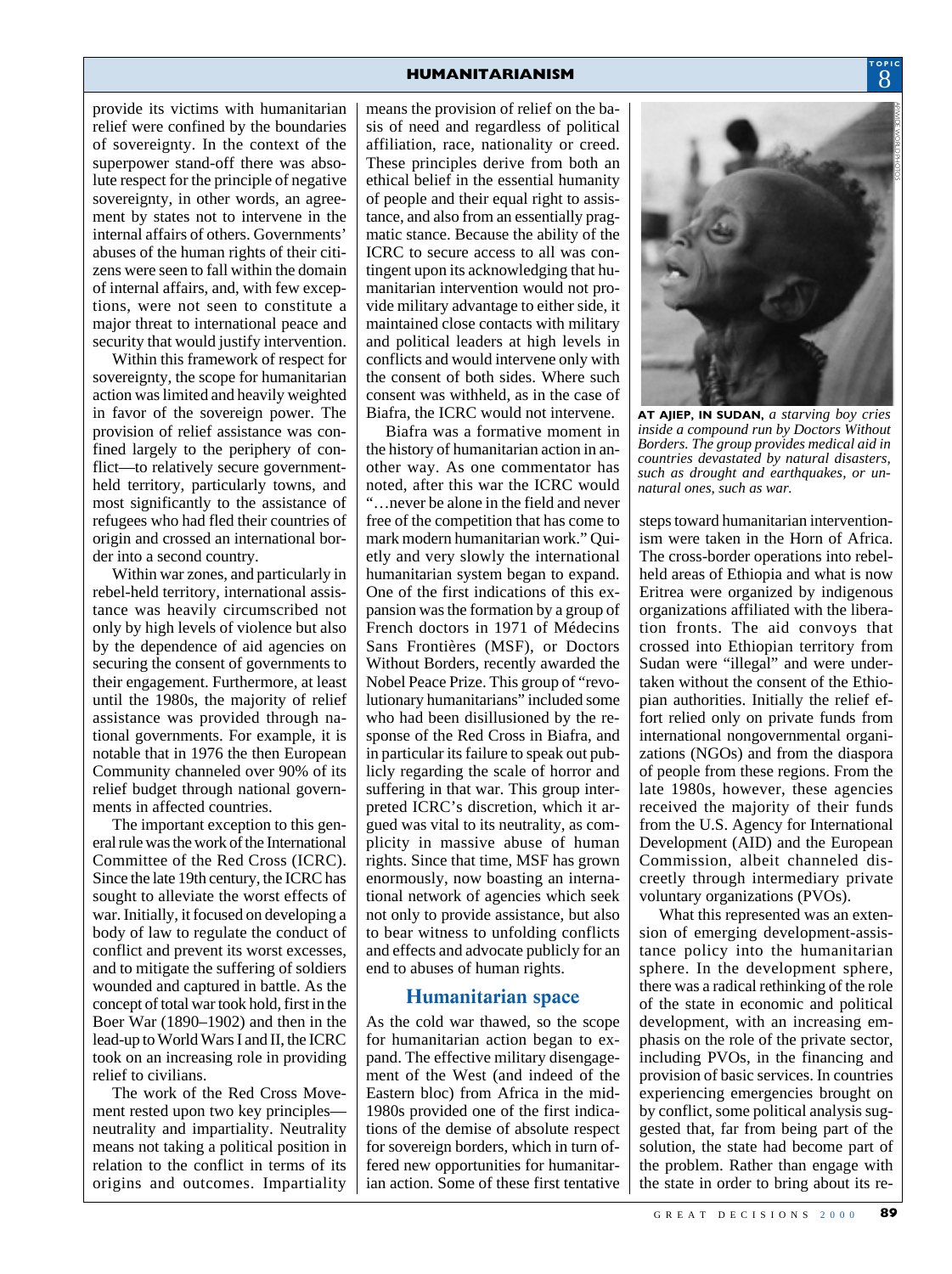

**TOPIC**

**AN ETHIOPIAN WOMAN** *cleans wheat grain salvaged from a storehouse after it was bombed by Eritrean forces. The wheat was part of 2,000 tons of grain destined for distribution to 13,884 displaced persons in Adigrat, Ethiopia.*

form, to varying degrees international assistance agencies sought to work outside it. Relief aid represented the culmination of this approach.

In countries such as Ethiopia after 1974, Cambodia in 1982 and Sudan after 1989, for example, development assistance was virtually suspended by Western nations in protest against the policies of the respective regimes. Only relief, channeled through international—usually private—organizations, remained in place. Relief therefore came to symbolize not simply the existence of massive humanitarian need, but an effective questioning of sovereignty. While development assistance implied legitimacy of regimes, relief did not. Despite its antistate rhetoric, development assistance still conferred legitimacy upon, and required the authority of, state institutions for its implementation.

It was against this backdrop that the humanitarian system familiar in the late 1990s began to emerge. It constitutes a complex network of agencies, private and public. Fueled with funds by both donor governments and the general public in Western countries, the assistance community comprises three major pillars: the Red Cross Movement (ICRC and the national Red Cross societies); specialist agencies and funds of the

United Nations (UN Office of High Commissioner for Refugees or UNHCR, UN Children's Fund or UNICEF and the World Food Program or WFP are the most important operational agencies); and PVOs. All of these different bodies have the advantage of enabling donor governments to provide assistance in conflict-affected countries without channeling resources through the recipient government.

Thus the rise of relief, and the evolution of its strategies, was a response to the crisis of governance and of welfare in many developing countries. It was also a political message from powerful donor countries to Third World states regarding expected norms of behavior and the changing rules of international relations.

Nowhere was this new order more evident than in the international response, led by the U.S., to the humanitarian consequences of the conflicts in northern Iraq and Somalia. In the case of Iraq, military force was deployed in order to allow Kurdish refugees in Turkey to return to their homes. In the aftermath of this crisis, the UN General Assembly adopted Resolution 46/182. This sought to improve the UN's coordination of relief operations and to sustain the momentum for humanitarian intervention initiated by the formation of safe-havens in Iraqi Kurdistan. Importantly, it stated:

The sovereign, territorial integrity and national unity of states must be fully respected in accordance with the Charter of the UN. In this context, humanitarian assistance *should* be provided with the consent of the affected countries, and *in principle* on the basis of an appeal by the affected country (emphases added).

As a review of the initiative notes, the inclusion of terms "should" and "in principle" set a precedent for violation of sovereignty if the international community justified intervention on humanitarian grounds. This resolution thus paved the way for a doctrine of humanitarian intervention.

The optimism that force could be used for a humanitarian purpose has wavered over the past decade. The experience in Somalia had dented, seemingly irrevocably, the idea that international troops, particularly U.S. troops, could and should intervene on humanitarian grounds in other people's wars. U.S. PVOs and the global news network CNN were pivotal in generating support for the deployment of these troops in 1992, whose mandate was to protect the delivery of food aid to hundreds of thousands of Somalis. Such a deployment was seen to be necessary because of the high rates of violent looting and manipulation of food aid by the different warlords. The mission ended in disaster. A military stand-off between U.S. troops and Somalis resulted in deaths on both sides and culminated in a revenge attack on U.S. troops. Captured by the world's media, the pictures of the mutilated bodies of U.S. soldiers dragged through the streets of Mogadishu, Somalia's capital, will probably be among the seminal images of the century. The withdrawal of the U.S. contingent was inevitable.

When arguing for a concerted international response to the famine in Somalia, then UN Secretary General Boutros Boutros-Ghali contrasted the sluggish response to African suffering with that of the humanitarian effects of the war in Bosnia-Herzegovina. Here, UN forces had been deployed to protect relief convoys at an early stage of the war. The volume of relief allocated to populations in Bosnia-Herzegovina dwarfed that provided to any other emergency at that time. The budget for former Yugoslavia of the UNHCR, the lead agency in the country, exceeded that for the whole of Africa. This generosity in terms of relief did not stop the killing, however, underscoring once again the need to protect the people for whom the aid was destined.

The legacy of Somalia was felt in spring 1994, when ethnic conflict in one of the smallest and poorest countries in the world led, in just three months, to the slaughter of an estimated 500,000 to 800,000 Rwandans. In the aftermath of the conflict and the genocide, 2 million people fled to neighboring countries. These terrible events were to expose the fact that, in the aftermath of Somalia, the international community had yet to develop an alternative strategy to deal with violence within states' borders.

In the UN Security Council, the U.S., among other permanent members, resisted the use of the term "genocide" for the unfolding events in Rwanda, precluding its obligation to intervene under the Genocide Convention. The UN Security Council also failed to provide a response when strong evidence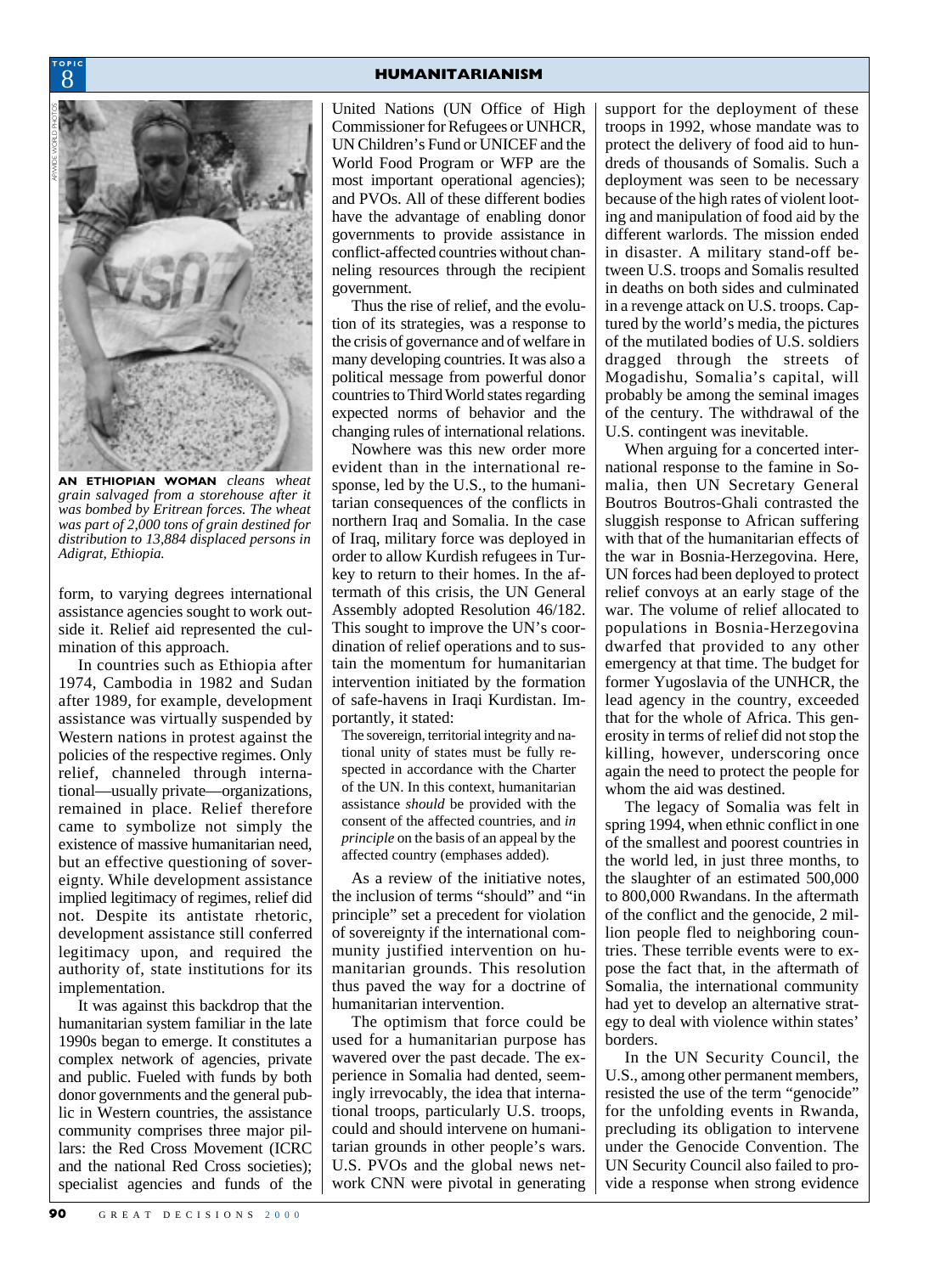camps, forcing their inhabitants either to return to Rwanda or to flee deeper into Zaire. In the course of this turmoil, large civilian populations disappeared from the international radar screen, among whom were an estimated 50,000

By the late 1990s, the experiences of Somalia, Bosnia-Herzegovina and Rwanda, together with those of the quieter, but nevertheless tragic emergencies in countries such as Afghanistan, Angola, Liberia, Sierra Leone, Sri Lanka and Sudan, were raising profound questions for all those who called themselves humanitarians and claimed humanitarian concerns. More money than ever before was being spent on emergency aid (see chart on p. 88). Despite this, and some have argued because of it, suffering continued seem-

children.

emerged that the massive refugee camps in Zaire (now Congo) were being controlled by the political and military forces responsible for the genocide. The mandate of the UNHCR, which was running the camps, stipulates that those responsible for war crimes and crimes against humanity are not entitled to refugee status or assistance. The UNHCR and the hundreds of PVOs working alongside it, however, lacked the mandate or the tools to separate those who were armed and responsible for the genocide from the innocent victims. Aid agencies could not act as policemen, advocates, judges and jailers. Instead, they stood accused of feeding the killers and of enabling them to regroup in order to mount an attack on the newly formed government in Rwanda. In the end, the Rwandan government seized the initiative and dismantled the

## **A new humanitarianism?**

THE MOUNTING and diverse critiques<br>
of humanitarian action are spawning the formation of what has been dubbed a new humanitarianism. As yet, it would be wrong to see this as a single, coherent doctrine. Rather, the different actors who constitute the humanitarian system and who interact with it in the political and military domains are each proposing different modifications to the existing framework of humanitarian action.

#### **Kosovo: precedent or exception?**

A first strand of the new humanitarian discourse is the need to shift emphasis from the protection of humanitarian supplies to the protection of people threatened by violence. A major evaluation of the international response to the conflict and genocide in Rwanda concluded that aid had been used as a substitute for political action—a Band-Aid applied much too late to prevent much of the suffering and death in that region. Similarly bleak conclusions might be drawn from any number of conflicts in recent decades. However, it was the specter of Bosnia-Herzegovina that was particularly haunting for European and U.S. policymakers.

The North Atlantic Treaty Organiza-

tion (NATO) military action against Serbia in 1999 is presented by many as being a response to this criticism. Military action followed months of diplomatic efforts within the European Union, the Organization for Security ingly unabated.

and Cooperation in Europe and the UN. The deployment of human-rights monitors had failed to yield improvements in

security, and the situation for the Kosovar population was becoming steadily more dangerous and difficult. The bombing of Serbia, which began on March 24, 1999, was not authorized by the UN Security Council. The NATO allies did not seek a Security Council resolution, confident that both China and Russia would veto it. Rather, the allies argued that their intervention in the internal affairs of a sovereign state was legitimate because it was designed to alleviate extreme abuses of human rights and thus prevent a major humanitarian crisis from emerging. An additional, although less frequently asserted, justification was that the action was a response to a threat to international peace and security, since a large outpouring of Kosovar refugees could have destabilized the region.

Both the legality and the legitimacy of the intervention, as well as the effectiveness of the NATO strategy, have been widely debated. Despite emphasizing the severity of the threat to civilian Kosovars, the allies relied on aerial bombardment without deploying ground troops, leaving the estimated half a million displaced Kosovars unprotected. The NATO bombardment also precipitated an intensification of Serbia's strategy of ethnic cleansing, leading to massive and rapid displacement of over a million people. Questions have been raised, too, about the sustainability of the political framework put in place by the UN after the Serb



**THOUSANDS OF KOSOVARS** *were contained in an open field at a border crossing called Brace in Macedonia, with virtually no medical assistance, little food and limited access for aid agencies. The Macedonian government feared the massive influx of ethnic Albanians could destabilize its own fragile ethnic mix.*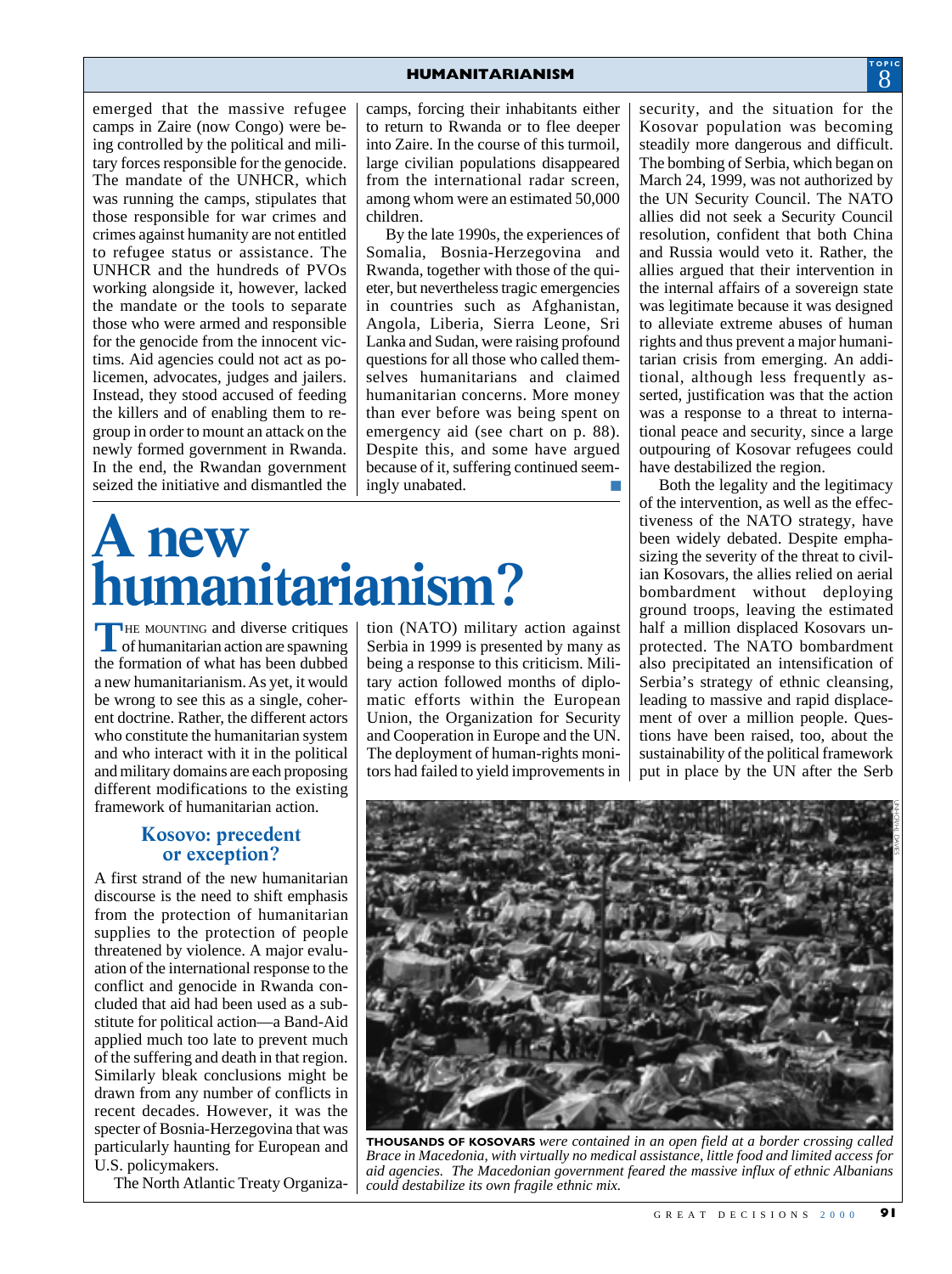withdrawal. Whatever the political and legal rights and wrongs, for humanitarian actors a distinct set of issues have emerged from the Kosovo case.

First, while welcoming a political intervention to address the root causes of humanitarian crises, the legitimacy and legality of such a deployment of force is important to clarify. Appealing to humanitarian objectives to legitimize such an intervention means appealing to universal values regarding the essential humanity of all people. If military intervention to secure humanitarian objectives is selective, then its legitimacy is potentially compromised, particularly in the eyes of non-Western populations and their governments. The fact that no similar actions are planned to respond to the equally alarming humanitarian crises in Africa, still less in Chechnya, the separatist Russian republic, makes it easier for such actions to be portrayed as part of a new world order where the West is imposing its values on others. Both Russia and China have failed to adhere to international legal standards in their treatment of minority groups, and, in the case of Russia, to conform to international humanitarian law during the course of the conflict in Chechnya. The fact remains, however, that they are permanent members of the Security Council.

The lack of a global consensus regarding humanitarian principles and values, and the use of force in securing them, could mark a new source of tension between the West and other powers. The lack of a rule book also opens the possibility that others may claim illegitimately the right to intervene militarily in second countries on "humanitarian" grounds. In other words, any softening of sovereignty implies a reanalysis of the rules governing intervention by states in each other's affairs. Some people argue that a way out of this problem is to codify the conditions under which the international community is obligated to intervene militarily to prevent or mitigate humanitarian suffering. This is something that has been resisted because it would imply an obligation to act universally, with the political and financial costs this would entail.

The problems regarding the selectivity of response have significant implications for those involved in the delivery of humanitarian assistance. If the enterprise of delivering humanitarian

assistance becomes closely associated with a wider process of political and military experimentation regarding the post-cold-war order, then the pillar of neutrality on which the humanitarian enterprise has rested is removed.

Historically, humanitarian aid agencies have sought to maintain their independence from the political arena. This neutrality, and the appearance of neutrality, are more difficult to sustain in situations where they become associated with a particular political position.



In the case of Kosovo, this association was determined not only by the nationality of many humanitarian organizations based in and largely funded by NATO countries. It is also potentially compromised by the close association of civilian, humanitarian organizations with military and political actors at field level. If soldiers are working alongside civilian groups in building camps, and donor-government representatives are becoming involved in routine decisions regarding the allocation of scarce humanitarian resources, the distinctions between them become quickly blurred.

#### **Political humanitarianism?**

Some commentators, particularly in the U.S., argue that the blurring of the lines between humanitarian assistance and international politics is an inevitable part of the coming of age of the humanitarian enterprise. It is naive, they argue, to think that humanitarian assistance is anything other than political. Inevitably, the provision of resources in these environments will have a political impact; the trick is to use the leverage provided by such assistance positively to build on local capacities and to provide a basis for peace. Under this approach, the whole concept of neutrality is outmoded and needs to be replaced by a much more active, political form of humanitarianism, integrated with foreign policy objectives of peace and security. This approach is comfortable for many U.S. PVOs, which are often linked to constituencies in recipient countries, for example, through church groups. These links make a pure interpretation of neutrality inherently difficult to sustain.

Others argue, however, that such an integration is problematic ethically and operationally. At an ethical level, they argue, it is far from clear that the foreign policy objectives of the major powers always coincide with the interests of conflict-affected populations. For example, action came only very late in East Timor (decades after the Indonesian campaign against pro-independence militia began), and not at all in Chechnya. The concept of neutrality, they argue, does not mean being politically blind to the potential for warring parties to manipulate relief supplies for their own ends. Rather, it is an active concept, requiring humanitarian actors to undertake extensive political analysis in order to protect the integrity of their work. They distinguish, however, between a politically *informed* approach to humanitarian action and one which is politically *driven* by the foreign policy interests of donor countries.

Defenders of the principle of neutrality also point to the fact that its importance is not only moral, but also practical. Negotiating access to the victims of conflict has frequently been contingent upon aid agencies proving to the warring parties that such assistance would not give military advantage to the opposing side. If humanitarian assistance becomes associated with a particular side in a conflict, then it may also be seen by the opposing side as a legitimate target, so reducing access to victims on that side of the conflict.

#### **Regulating the humanitarian system**

A further feature of the humanitarian assistance landscape is increasing concern about how to ensure the legitimacy and accountability of aid interventions in conflict-affected countries. However flawed in practice, the accountability of international aid has traditionally rested on the idea that the recipient state would sanction and monitor flows within a

8 **TOPIC**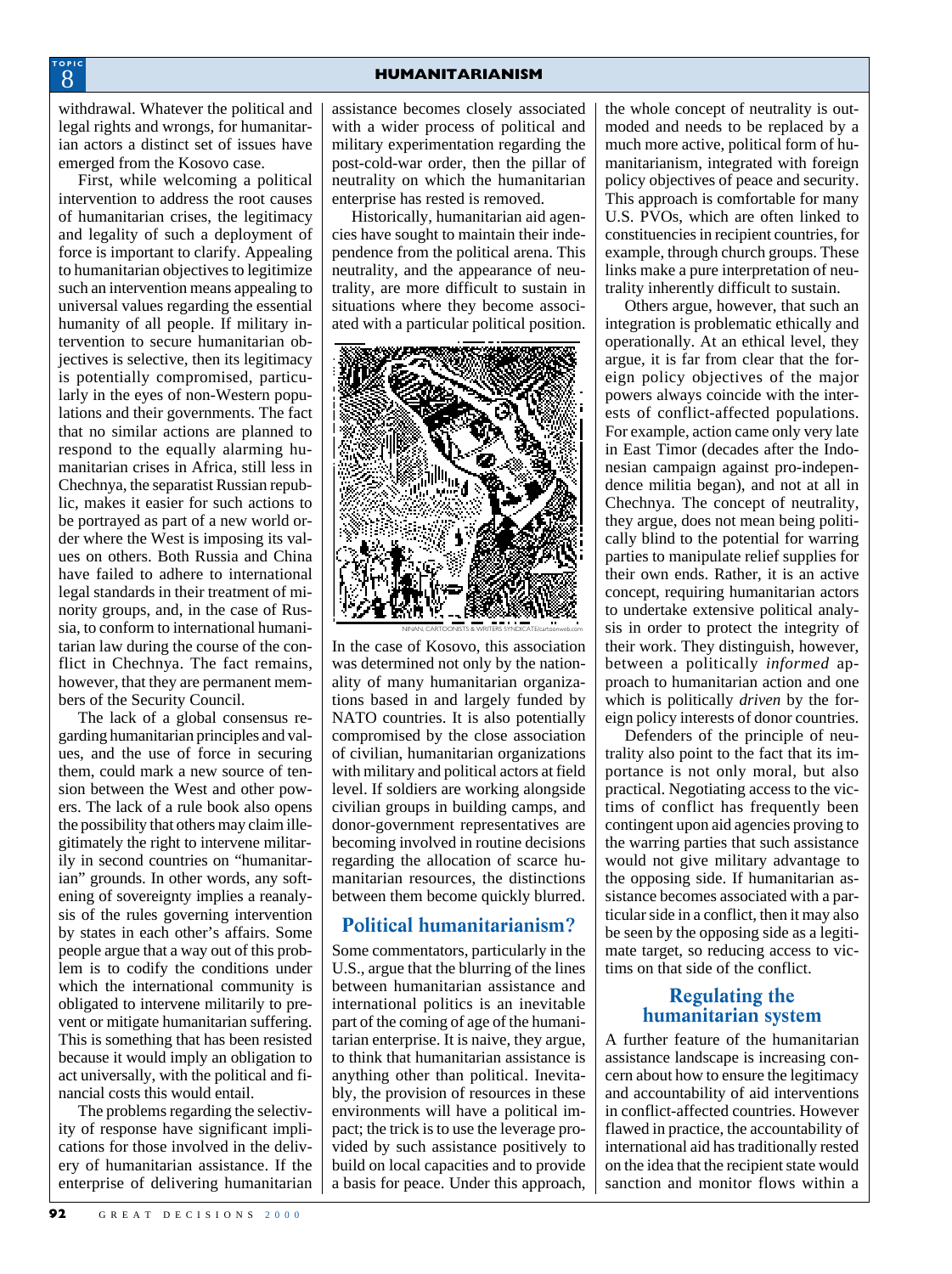particular country. Indeed this remains the norm for development aid relations. How then to ensure the accountability of assistance in those countries that political scientist Robert Jackson has called quasi-states, in other words, those countries where a central government does not exist (for example, Somalia), is not recognized as the legitimate authority by the community of states (for example Cambodia from 1982 to 1991), or where the state's involvement in human-rights abuses at home and behavior toward third countries renders it an international pariah (for example, Sudan, Serbia, Iraq)?

The lack of a clear framework of governance has important implications for the way in which aid functions. If recipient-country governments are not regulating the quality, distribution and volume of aid flows, who is? For example, in these situations, who should decide where scarce resources should go and how they should be distributed to ensure equitable and efficient coverage? This issue is particularly problematic given the number and diversity of aid agencies working in emergencies, each of which works according to its own mandates and procedures and funding arrangements.

One solution is to try to maximize the participation of national professional and civil groups in decisionmaking, in other words, to legitimize decisionmaking nationally. In authoritarian societies, however, those with power frequently lack legitimacy, while those with legitimacy may lack power. Thus, a key role for humanitarian assistance becomes the empowerment of civil groups, enabling them to play a more effective role in decisions regarding resource allocation and management. So, for example, training might be given to civil wings of rebel movements to enhance the workings of emerging judicial and public-administration structures. This sort of work has been undertaken by the UN in southern Sudan, with funding from the U.S. government. This approach responds to a criticism that the provision of large volumes of humanitarian assistance has allowed warring parties to abrogate their responsibilities to civilian populations under their control, blocking the formation of strong and effective state-society relations. By developing the capacity of political groups to provide the

administrative and judicial framework for public life, the relations between them and society become more firmly embedded and legitimate. Such a process might result not only in improved respect for civilians during the course of a conflict, but also provide the basis for future governance.

Others counter, however, that the majority of warring parties consistently behave badly with respect to civilians under their control and that investments in the capacity-building approach are slow to mature and uncertain in their yield. It is often difficult to identify a "good guy" in today's wars. To engage with rebel groups responsible for massive abuses of human rights is to condone such abuses and to strengthen those very institutions that are responsible for violence. In the meantime, children are dying and there is a need to save them now. Furthermore, the boundaries between civil, political and military society are usually blurred in conflictaffected societies. Some church authorities were heavily implicated in the genocide in Rwanda, for example.

The UN has sought to respond to the problem of decisionmaking in situations of contested and uncertain statehood by adopting what it has called a Strategic Framework approach. This seeks to provide a unified mechanism through which all the different actors—UN, PVOs, NGOs, bilateral donors—can analyze needs and allocate assistance. However, the extent to which it can act as a legitimate authority to decide on the allocation of international aid resources is defined by the willingness of UN agencies, PVOs, NGOs and donor governments to allow the UN coordinating body—say, for Afghanistan—to determine how their money should be spent. Unsurprisingly, most have proved unwilling to relinquish their control over programming decisions, rendering the Strategic Framework process little different from information-exchange forums, common in humanitarian programming.

The Strategic Framework is an example of an attempt to fill the hole of governance in defining complex political emergencies. The lack of an effective and legitimate organization to regulate humanitarian action means that the numerous UN, international organizations and PVOs are working within the limits of their own mandates and re-

#### **Codes of Conduct for the International Red Cross and Red Crescent Movement and NGOs in Disaster Relief: Principle Commitments**

**1.** The humanitarian imperative comes first;

**2.** Aid is given regardless of the race, creed or nationality of the recipients and without adverse distinction of any kind. Aid priorities are calculated on the basis of need alone;

**3.** Aid will not be used to further a particular political or religious standpoint;

**4.** We shall endeavor not to be used as an instrument of government foreign policy;

**5.** We shall respect culture and custom;

**6**. We shall attempt to build disaster response on local capacities;

**7.** Ways shall be found to involve program beneficiaries in the management of relief aid;

**8.** Relief aid must strive to reduce vulnerabilities to future disaster as well as meeting basic needs;

**9.** We hold ourselves accountable to both those we seek to assist and those from whom we accept resources;

**10.** In our information, publicity and advertising activities, we shall recognize disaster victims as dignified human beings, not hopeless objects.

sources. Until recently, there were no rules or standards against which their performance could be measured.

The need to define rules to guide humanitarian action in wartime was highlighted during the early 1990s when a growing body of evidence suggested that aid was being manipulated by warring parties. Recognizing this, and the threat that this posed to the credibility of humanitarian assistance, a number of PVOs got together with the Red Cross Movement to develop the Code of Conduct for Disaster Relief. This builds on the fundamental principles of the Red Cross to guide the provision of relief assistance and identifies 10 core principles (see box above).

In particular conflicts, aid agencies have also worked together to establish more country-specific strategies to guide their work. Thus, for example, in Liberia and Sudan, the UN and PVOs have formulated principles to guide their work and to hold aid agencies and rebel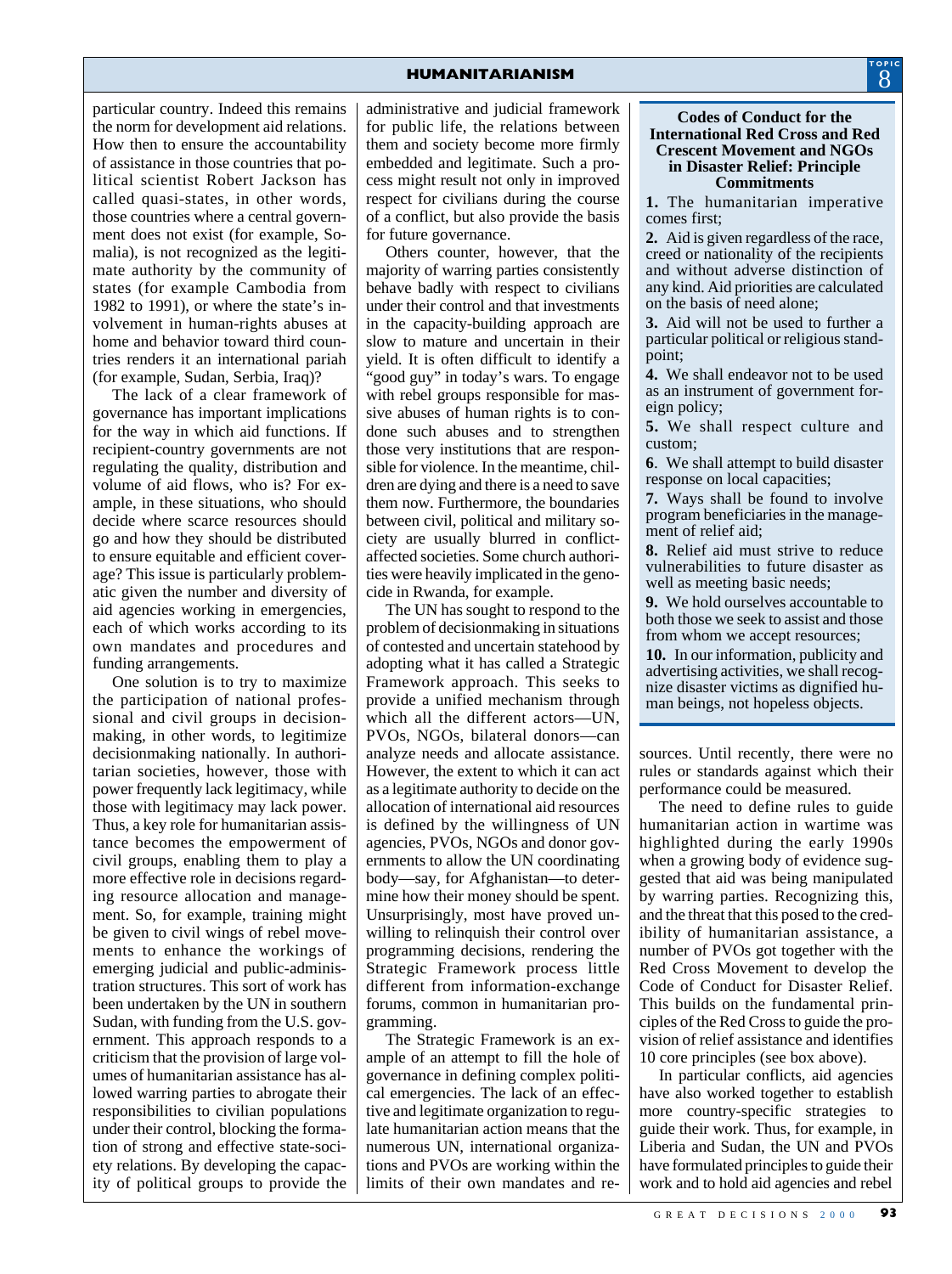movements accountable for violations of these codes. These are important initiatives and testify to the recognition by aid agencies of the complex political environment within which they work and the need to develop explicit strategies for navigating it. However, experience suggests that warring parties' adherence to the tenets of international humanitarian law and human-rights law is contingent upon their own strategic interests, and does not primarily reflect a response to pressure from humanitarian actors. This implies that the impact of humanitarian principles in terms of reducing manipulation of aid and in facilitating access while not insignificant is not likely to be defining. Rather, there is a need for a parallel political process which exerts pressure on warring parties to conform to the rules of war.

Furthermore, while many aid agencies have subscribed to principles to guide their interventions, there is no global body that monitors their adherence to them or that can apply sanctions if and when they do not conform to

these principles. Thus, if an agency delivers aid which then attracts an attack from rebels, or if poorly trained medical professionals mistreat patients, at present there is no mechanism to hold either the agency or the individual accountable.

Some have argued that there is a need to define and establish a global body to regulate the conduct of humanitarian operations and to hold accountable those agencies which do not meet basic standards of care and attention. Others, such as MSF, have argued that attempts to define and implement such codes represent a threat to the independence of humanitarian action. They fear that donor governments will use these standards inappropriately to select the agencies to which they provide support and so exert unwarranted political influence on the organization of relief. In the U.S., the concern is rather that the heavy hand of regulation will increase the costs and reduce the flexibility and innovation of humanitarian action. Here the emphasis remains on self-regulation.

## **Humanitarian community at crossroa**

**A** REVIEW OF CURRENT TRENDS and deian community finds itself at a historical crossroads.

The unparalleled flow of resources into the humanitarian sector can be seen as a reflection of a new generation of international relations whereby borders and sovereignty no longer define the boundaries of humanitarian action. Now more assistance is reaching more people in more and more difficult circumstances, sometimes by use of force. Behind this headline, however, something more complex is taking shape. The expansion in humanitarian space can be seen as an expression of the increased willingness of the international community to invest in accessing conflict-affected populations.

Paradoxically, it can also be seen as symptomatic of a process of wider political disengagement. In the majority of countries, the provision of humanitar-

ian assistance is not accompanied by high profile political or military intervention. Rather, international actors are increasingly delegating responsibility for essentially political tasks to the humanitarian sphere. More often than not it still remains the case that humanitarian action is a substitute for political action. Not only do humanitarian actors continue to work in extremely violent conflicts unsupported and unprotected by international political and military engagement, they are also under pressure to play an enhanced role in conflict management. Thus, they are at the forefront of political processes of negotiating access and observing the conduct of conflict. They are also often at the front line between warring parties and the international community. For example, in Afghanistan, there was strong pressure on the UN and PVOs from governments, including the U.S., to withhold humanitarian assistance until the ruling

Islamic-fundamentalist Taliban reversed its policy of discrimination against women. Even in the high profile cases such as Bosnia-Herzegovina, it has been argued that the outpouring of humanitarian assistance was motivated not purely by altruism, but by a concern to contain the conflict, and in particular to avert large-scale population movements into Western Europe.

The humanitarian sphere is characterized by new uncertainties and increasing diversity in terms of the definition of its objectives. Some critics argue that humanitarian aid is doing little to address the root causes of the crises in which it works, simply handing out food aid year in, year out. They argue that the time has come for humanitarians to get off the fence and to become part of a coherent political strategy for the resolution of conflict. Others suggest, however, that the palliative function of humanitarian assistance is an end in itself. While the ability of the international community to formulate consistent and coherent conflict-resolution strategies remains patchy, humanitarian actors should stick to their original function of trying to make the conduct of war more humane and to allow people to survive it with dignity.

These debates are not new. The trade-offs between neutrality and complicity in mass human-rights abuses were familiar to the International Committee of the Red Cross in dealing with concentration camps in Germany during World War II, for example. However, in the post-cold-war world, articulating a response to these dilemmas has become particularly pressing.

This urgency derives from changes in the political environment within conflict-affected countries and from changes in international political relations more broadly. The nature of conflict appears to be changing significantly. Intertwined with political objectives regarding the organization and control of state power are also complex patterns of conflict to control access to key resources, particularly primary commodities such as timber (Cambodia, East Timor), diamonds (Sierra Leone, Liberia and Angola), opium (Myanmar, Afghanistan) and oil (Sudan, Angola). These resource conflicts reflect the breakdown of the political and economic structures conventionally associated with statehood. The

#### 8 **TOPIC**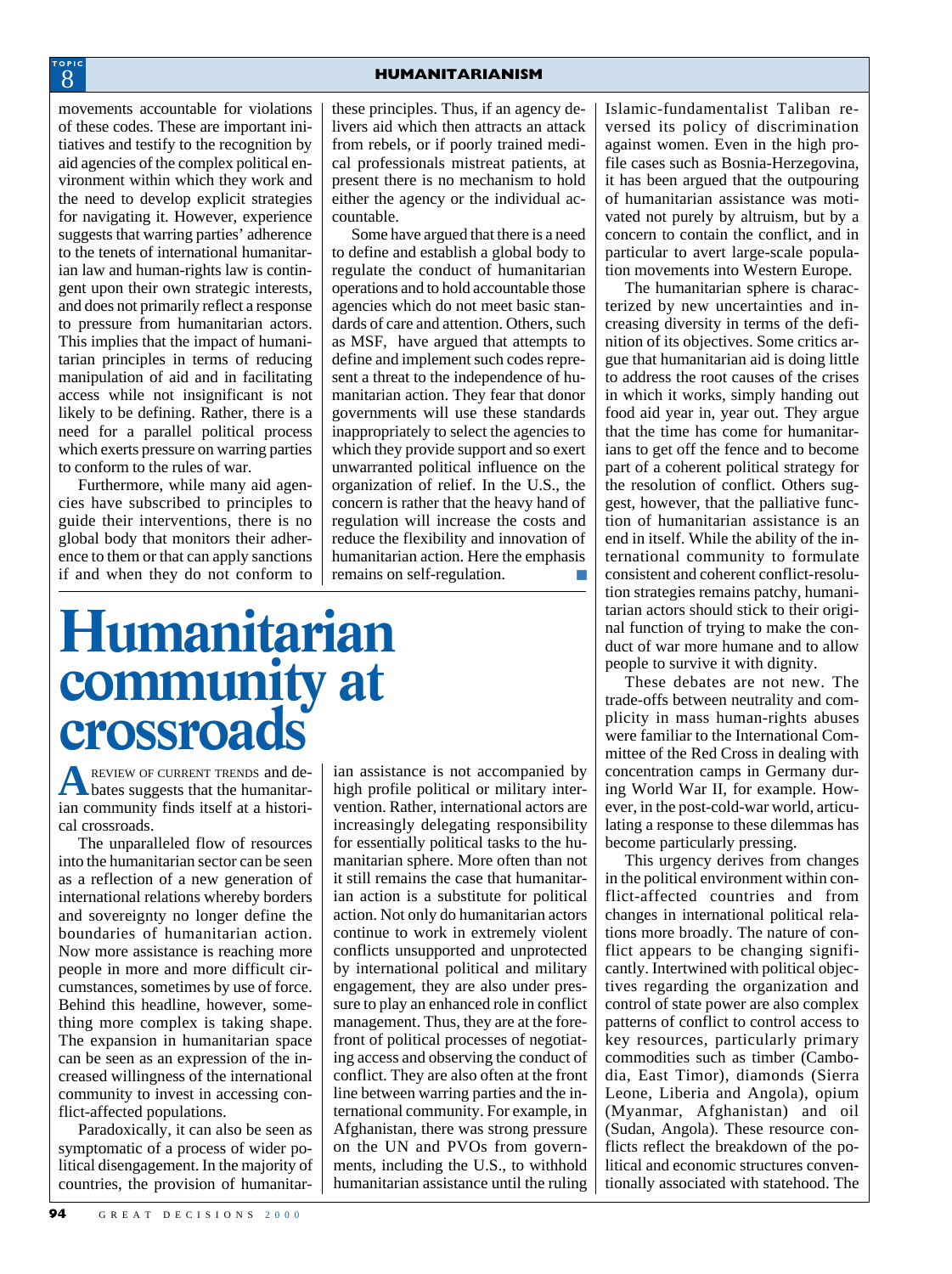flow of these resources is increasingly unregulated and untaxed by the state, depriving it of essential revenues to conduct basic functions of government—from maintaining a functioning judiciary to the provision of health and education services. The level of violence associated with attempts to control these valuable assets is high, and in highly fragmented and sometimes factionalized armed movements the means of regulating it through conventional command and control structures is limited.

This pattern of conflict is stretching conventional strategies of delivering humanitarian assistance. Instead of two opposing sides, there may now be four or five. The framework of respect for humanitarian assistance seems to be breaking down as more and more aid workers are taken hostage and killed. Conflict resolution is also becoming a more difficult task, as the number of actors and their different interests grow. Even if peace agreements are secured, translating improved military security into social and economic security and thus reducing the need for international assistance becomes highly problematic, since the institutional and political framework for secure livelihoods and the provision of basic services is typically lacking.

Civilians stand in the midst of such conflicts, lacking protection from violence and thus the ability to develop and maintain sustainable livelihoods. It has become painfully clear that the primary need of populations living in such environments is not only or even primarily food aid, but security. The questions are how to achieve this and can it be sustained? This is the major challenge facing the international community, one which has stimulated a new wave of political experimentation, starting in Iraqi Kurdistan and seen most recently in Kosovo and East Timor.

While the world awaits the results of these experiments and their codification into international norms, humanitarian assistance remains one of the only forms of international engagement in the majority of internal wars. Yet support for this most fundamental gesture of human solidarity—the provision of food, health care and shelter to those in the midst of war—appears to be on the wane. With the exception of the Kosovos, it is now becoming routine that donors provide



less than half the funds requested by the UN in its emergency appeals. Despite the increase in the total volume of assistance in the past decade, it is not enough to meet the increased need.

Humanitarian assistance remains on the front line of internal conflicts and of international debates regarding whether and how to pick up the pieces of other people's wars. How these debates are resolved will be revealing in terms of the nature of the post-cold-war political order. On the one hand is the promise of a political humanitarianism and on the other the prospect of a humanitarian politics. The former looks to achieve an integration of political and humanitarian action, seeing assistance as part of a strategy of conflict prevention and resolution. Taken to its logical conclusion, it implies taking sides, providing assistance (humanitarian and otherwise) to one side rather than the other, and taking a clear and loud advocacy position. The latter is a more minimalist position. It implies limiting the objectives of humanitarian assistance to the provision of palliative relief and maintaining a fire wall between such assistance and wider political processes of diplomacy and military action. It implies a more structured division of international labor between the different spheres.

It is difficult to know how to interpret the mounting dissent within the humanitarian community and to assess its implications. It is not clear whether and how warring parties will be able to distinguish between the different schools of humanitarian thought and will therefore realign their position in relation to international efforts to pro-

vide assistance. There has been no consensus, either, on the accountability of humanitarian actors.

**TOPIC**

#### **U.S. policy options**

Although most humanitarian crises result in international action, U.S. decisions about how and whether to respond have wide repercussions.

■ Does it make sense for the U.S. to fund different types of humanitarian actors, which adopt very different interpretations of their roles and functions in conflict situations? Or should the U.S. strive for greater consistency and coherence in its approach?

■ Should the U.S. respond to complex political emergencies whether or not it has a geostrategic interest? Should it send troops or just equipment and advisers?

■ Should the U.S. give more support to multilateral initiatives, for example, by increasing payments to the UN for peacekeeping? Can the U.S. successfully opt out of multilateral actions?

#### ✚ ✚ ✚

Whichever course comes to predominate, the humanitarian sphere will fail unless there is a clear international political strategy for dealing with the ravages of internal war. Of itself, humanitarian assistance can provide invaluable succor to those who have lost much, but without a process of political action, it cannot resolve humanitarian suffering. The question now is how and whether these two spheres should be linked? The jury remains out.



Opinion Ballots are on pages 85–86